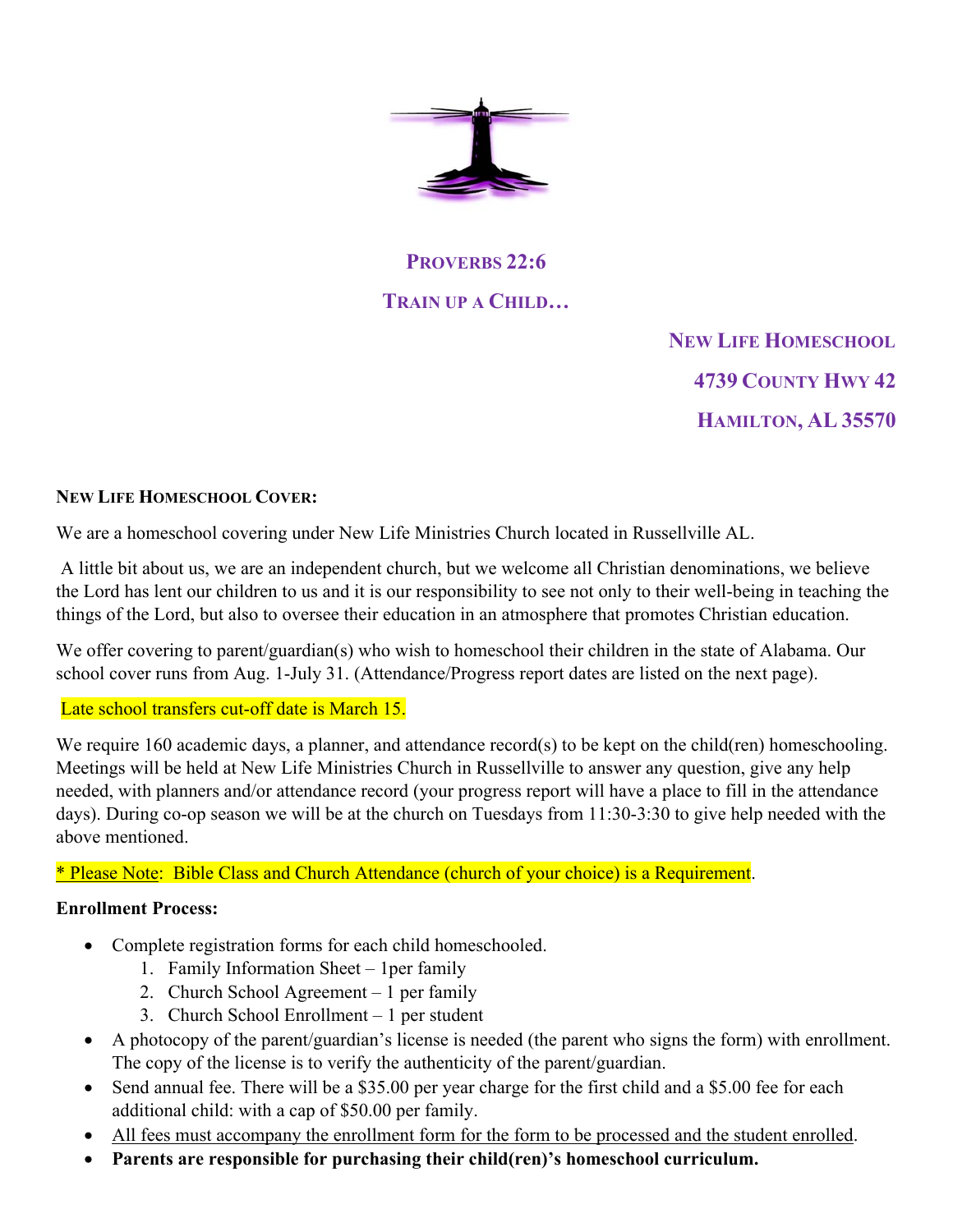#### **Progress Reports:**

Progress reports are due four times per year; they are to include **attendance and grades**. Please fill out one from per child (no multiple child report will be accepted) as this will become part of their permanent record. If reports are not received within two weeks of the due date a \$10 late fee will be applied.

Please see dates below:

- **1. Oct. 15, 2022**
- **2. Jan. 15, 2023**
- **3. Mar. 15, 2023**
- **4. June 15, 2023**

Initial each section please:

I have read the above New Life Statement and I understand the rules and expectations and I am committed to supporting my child(ren)'s social, emotional, and academic growth.

I understand that I and my child(ren) are participating in events of New Life Homeschool voluntarily and at my own risk, therefore the Church New Life Ministries and New Life Homeschool is not held liable or responsible for any accidents (weather medical or non-medical) on or off the property during any said activities.

I hereby release all members of New Life Homeschool and New Life Ministries Church of any and all liability resulting from such accidents that may occur.

I hereby understand that if I fail to comply with the rules set forth by New Life Homeschool my child(ren) will be withdrawn from New Life Homeschool.

I hereby understand that I must possess a High School Diploma or GED in order to homeschool my child(ren) under the cover of New Life Homeschool.

If you have any questions, please feel free to contact us at newlifehs@outlook.com or call 205-495-4588. **All forms, fees, and progress reports must be mailed to the mailing address listed below.** 

## **No Screen Shots Will Be Accepted!**

Thank you, Deronda Tuck-Administrator Brandi Tuck-Co-Administrator Michalla Jones-Co-Administrator

## **\*Mailing Address\* Physical Address**

C/O Deronda Tuck 7050 Hwy 524 Hamilton, AL 35570

New Life Homeschool New Life Ministries Church 4739 County Hwy 42 Russellville AL 35653